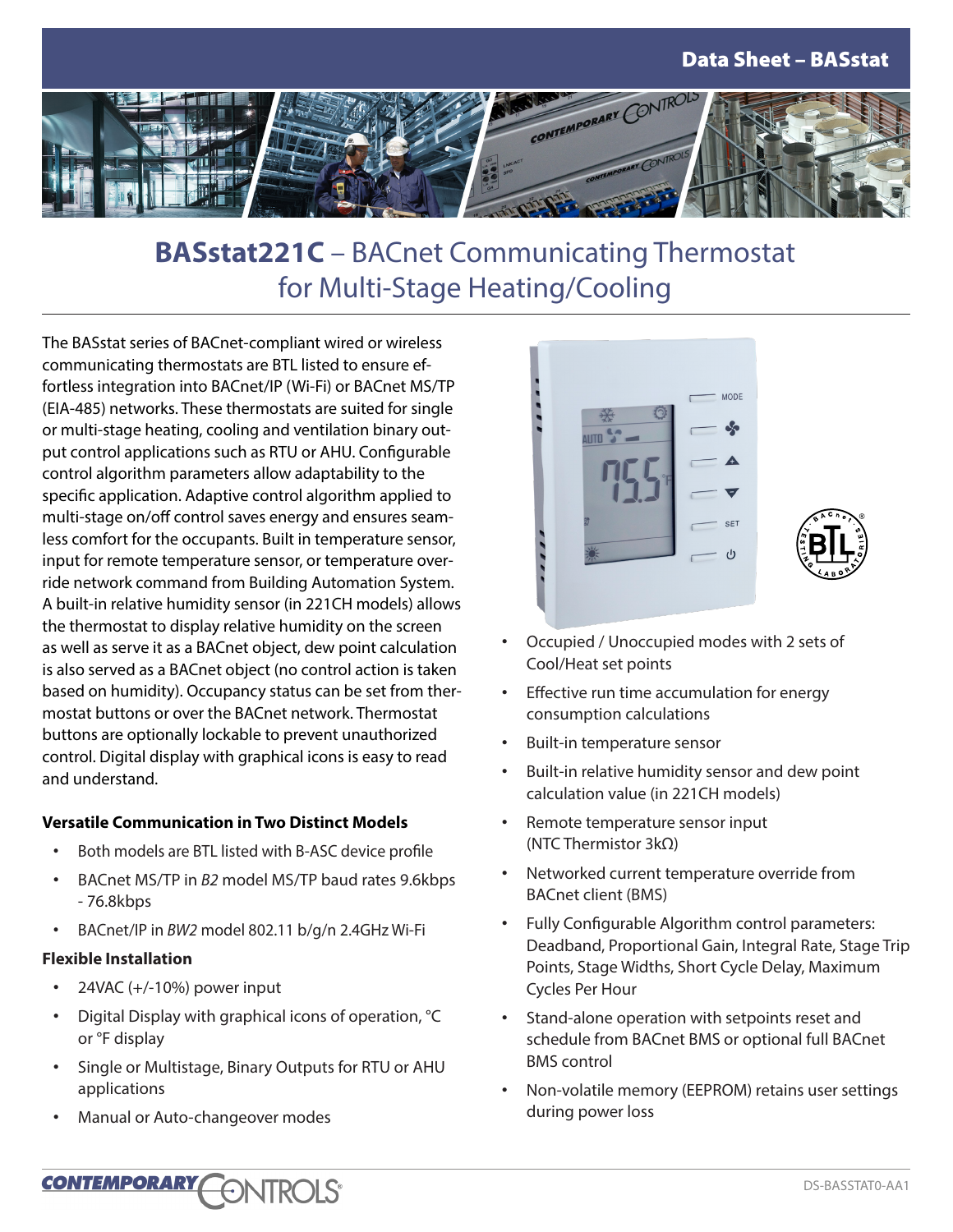- Lockable buttons / user interface
- Operating Environment:
	- 0-50°C, 5-95% RH (non-condensing)
- Wiring: 14 to 22 AWG wires or up to 1.5mm<sup>2</sup> wires

## **BASstat** – Overview

The BASstat's white backlit LCD display is large and easy to read, even from a distance. It incorporates graphical icons to aid visual indication of current state of operation. Several icons indicate parameters such as: Active Mode, Cooling stage 1 or 2, Heating stage 1 or 2, Ventilation Only, Fan Active, Occupied / Unoccupied state, and Clock icon to indicate Short Cycle Delay or Max Cycles per hour active waiting state. These icons are very useful in indicating the thermostat's current state of operation.

- Dimensions:  $94\times118\times34$  mm (W  $\times$  H  $\times$  D)
- Mounts directly onto wall, panel, standard 65 $\times$ 65 mm junction box (hole pitch 60 mm) or standard 2×4 inch vertical junction box (hole pitch 83.5 mm)

Six buttons on the BASstat allow users to manipulate temperature set point, change HVAC modes, turn the thermostat ON/OFF, and more. Pressing the Set and Up/ Down buttons can manually toggle the thermostat from occupied/unoccupied modes, where BACnet occupancy command is not an option. All 6 of these buttons are lockable in a configurable manner to prevent unauthorized configuration change. Some or all buttons can be locked for application flexibility, making the stat suitable for applications where limited user control is allowed.

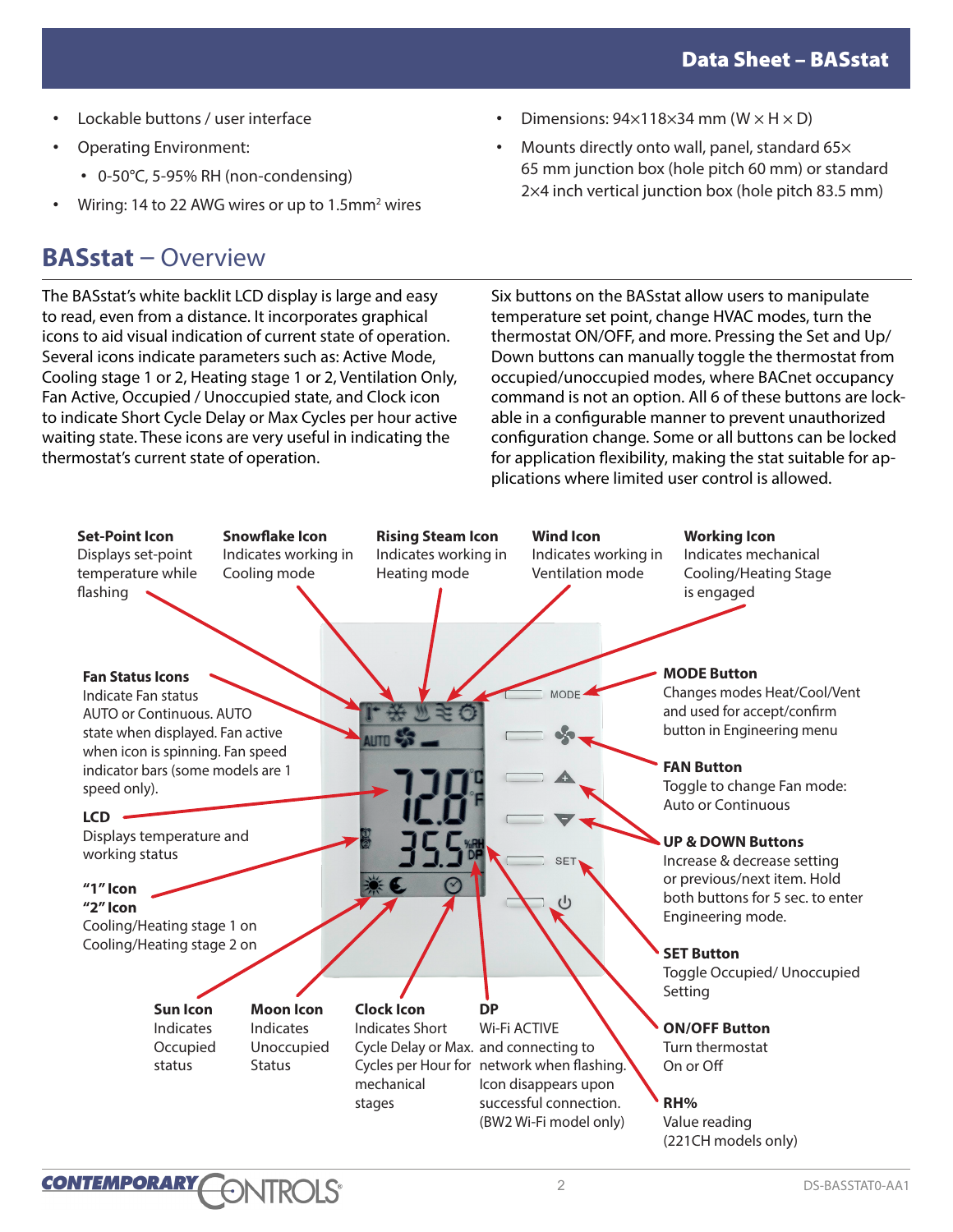## **Wiring Diagram**

Wiring: 14 to 22 AWG wires or up to 1.5 $\text{mm}^2$  wires

Mounts directly onto wall, panel, standard 65×65mm junction box (hole pitch 60 mm) or standard 2×4 inch vertical junction box (hole pitch 83.5 mm)

EIA-485 connection to pins 16(+) and 17(-) applicable to B2 - BACnet MS/TP model only. BW2 model uses Wi-Fi connectivity





## **Dimensions (all dimensions are in mm)**

Dimensions: Width: 94mm Height: 118mm Depth: 34mm

Mounts directly onto wall, panel, standard 65×65mm junction box (hole pitch 60 mm) or standard 2×4 inch vertical junction box (hole pitch 83.5 mm)



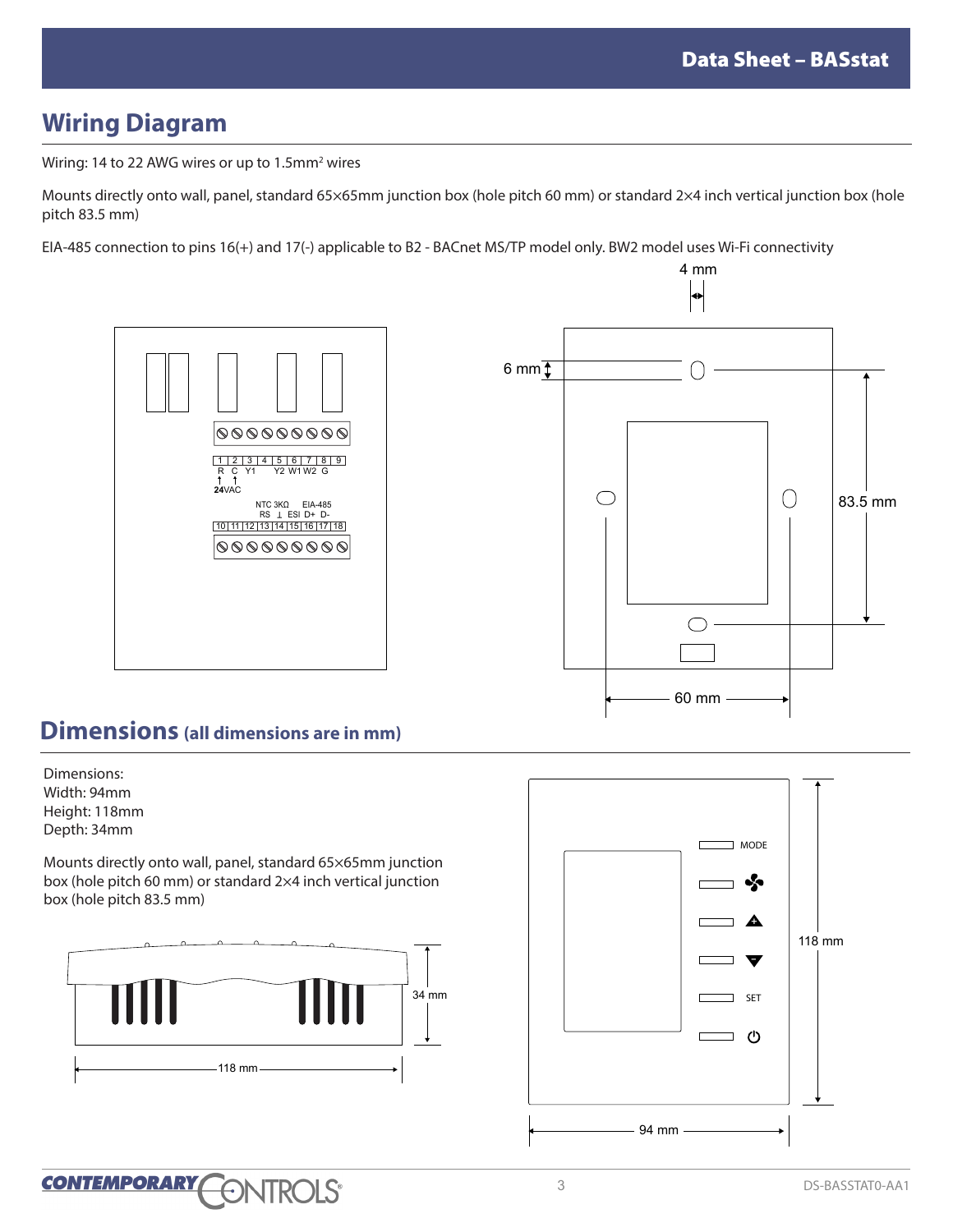# **Specifications**

| <b>Functional</b>                                                                         | <b>B2</b> model                                                                                                    | <b>BW2</b> model                                                                                                                 |
|-------------------------------------------------------------------------------------------|--------------------------------------------------------------------------------------------------------------------|----------------------------------------------------------------------------------------------------------------------------------|
| Compliance                                                                                | EIA-485                                                                                                            | IEEE 802.11b, 802.11g, 802.11n<br>(single stream) 16.5dBm@11b,<br>14.5dBm@11g 13.5dBm@11n<br>Frequency range:<br>2400MHz~2484MHz |
| Protocols supported                                                                       | <b>BACnet MS/TP</b>                                                                                                | <b>BACnet/IP</b>                                                                                                                 |
| Cable length                                                                              | 4000 ft / 1200 m<br>@76.8kbps (max)                                                                                | N/A                                                                                                                              |
| Wi-Fi range                                                                               | N/A                                                                                                                | 150ft. as defined by the standard<br>(depending on obstructions)<br>54Mbps max data rate                                         |
| Authentication                                                                            | N/A                                                                                                                | WEP, WPA/WPA2 PSK                                                                                                                |
| <b>Maximum Number of Devices</b>                                                          | 32 MS/TP devices (max)                                                                                             | N/A or depending on Wi-Fi router<br>performance                                                                                  |
| Temperature Display Range                                                                 | 14 to 140°F (-10 to 60°C)                                                                                          | 14 to 140°F (-10 to 60°C)                                                                                                        |
| Temperature Display Resolution                                                            | $0.1^{\circ}F(0.1^{\circ}C)$                                                                                       | $0.1^{\circ}F(0.1^{\circ}C)$                                                                                                     |
| <b>Temperature Accuracy</b>                                                               | $\pm 1.8$ °F ( $\pm 1.0$ °C) with all<br>outputs off                                                               | $\pm$ 1.8°F ( $\pm$ 1.0°C) with all outputs off                                                                                  |
| Humidity Display Range (221CH models)                                                     | 0 to 100 %RH                                                                                                       | 0 to 100 %RH                                                                                                                     |
| Humidity Display Resolution (221CH models)                                                | 0.1 %RH                                                                                                            | 0.1 %RH                                                                                                                          |
| Humidity Accuracy (221CH models)                                                          | ± 2.0 %RH                                                                                                          | $\pm$ 2.0 %RH                                                                                                                    |
| Long-term Humidity Sense Drift<br>(221CH models)                                          | <0.25 %RH/year                                                                                                     | <0.25 %RH/year                                                                                                                   |
| <b>Electrical</b>                                                                         |                                                                                                                    |                                                                                                                                  |
| Input<br>Voltage $(V, \pm 10\%)$<br>Power<br>Frequency                                    | AC only<br>24<br>5 VA<br>47-63 Hz                                                                                  | AC only<br>24<br>5 VA<br>47-63 Hz                                                                                                |
| <b>Environmental/Mechanical</b>                                                           |                                                                                                                    |                                                                                                                                  |
| Operating temperature<br>Storage temperature<br>Relative humidity<br>Protection<br>Weight | $0^{\circ}$ C to +50 $^{\circ}$ C<br>$-10$ to $+60^{\circ}$ C<br>5-95%, noncondensing<br>IP30<br>0.44 lbs. (.2 kg) | $0^{\circ}$ C to +50 $^{\circ}$ C<br>$-10$ to $+60^{\circ}$ C<br>5-95%, noncondensing<br>IP <sub>30</sub><br>0.44 lbs. (.2 kg)   |
| <b>Regulatory Compliance</b>                                                              |                                                                                                                    | RoHS√                                                                                                                            |
| <b>CE Mark; RoHS</b>                                                                      |                                                                                                                    |                                                                                                                                  |
| BW2 model Wi-Fi FCCID                                                                     | P53-EMW3165-P                                                                                                      | CE                                                                                                                               |